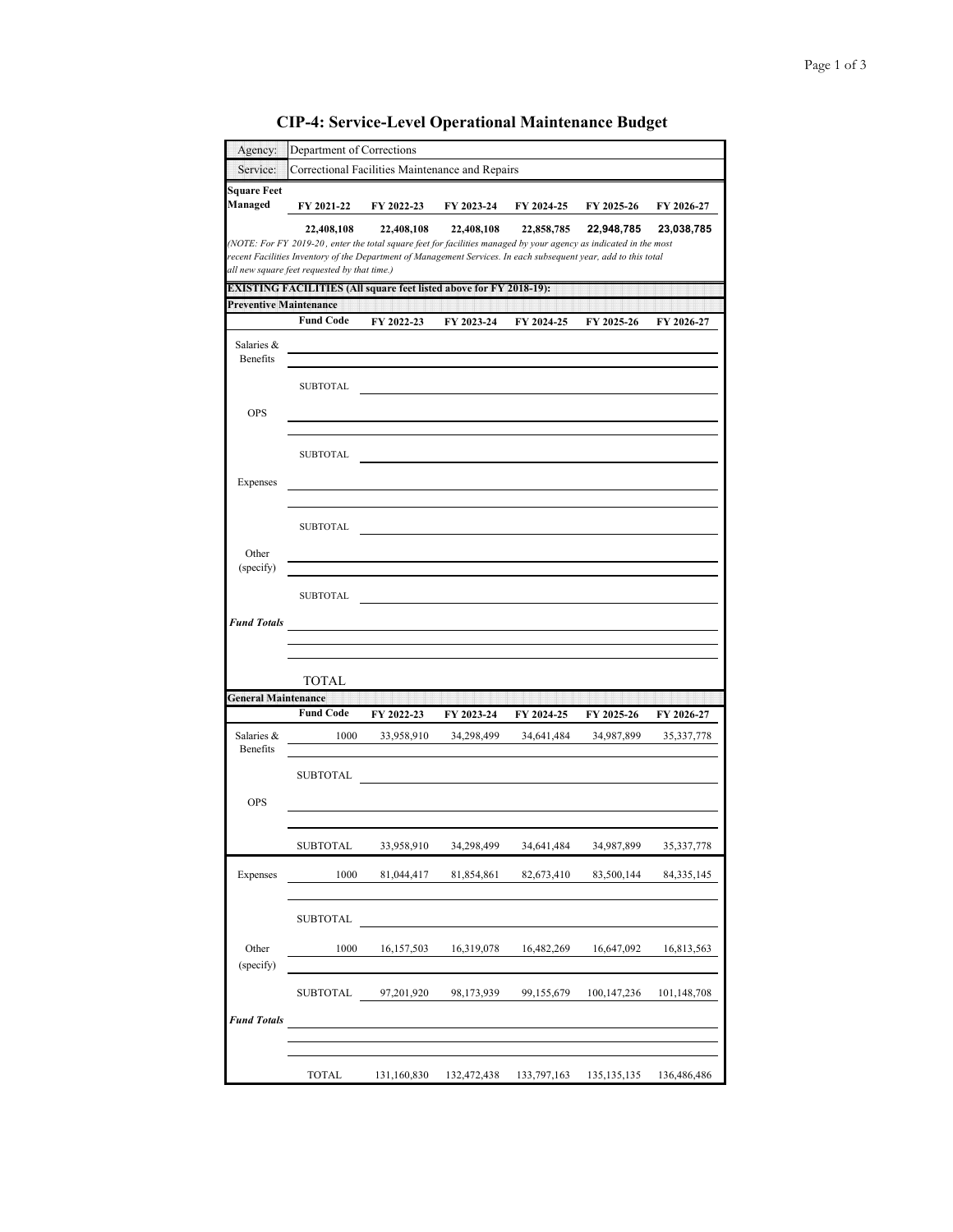|                    | <b>Routine Operating Costs</b> |                                                                                                                                                                                                                                      |            |                       |            |            |
|--------------------|--------------------------------|--------------------------------------------------------------------------------------------------------------------------------------------------------------------------------------------------------------------------------------|------------|-----------------------|------------|------------|
|                    | <b>Fund Code</b>               | FY 2022-23                                                                                                                                                                                                                           |            | FY 2023-24 FY 2024-25 | FY 2025-26 | FY 2026-27 |
| Salaries &         |                                |                                                                                                                                                                                                                                      |            |                       |            |            |
| Benefits           |                                |                                                                                                                                                                                                                                      |            |                       |            |            |
|                    | SUBTOTAL                       |                                                                                                                                                                                                                                      |            |                       |            |            |
|                    |                                |                                                                                                                                                                                                                                      |            |                       |            |            |
| <b>OPS</b>         |                                |                                                                                                                                                                                                                                      |            |                       |            |            |
|                    |                                |                                                                                                                                                                                                                                      |            |                       |            |            |
|                    |                                | SUBTOTAL                                                                                                                                                                                                                             |            |                       |            |            |
|                    |                                |                                                                                                                                                                                                                                      |            |                       |            |            |
| Expenses           |                                |                                                                                                                                                                                                                                      |            |                       |            |            |
|                    |                                |                                                                                                                                                                                                                                      |            |                       |            |            |
|                    | SUBTOTAL                       |                                                                                                                                                                                                                                      |            |                       |            |            |
|                    |                                |                                                                                                                                                                                                                                      |            |                       |            |            |
| Other<br>(specify) |                                |                                                                                                                                                                                                                                      |            |                       |            |            |
|                    |                                |                                                                                                                                                                                                                                      |            |                       |            |            |
|                    | <b>SUBTOTAL</b>                |                                                                                                                                                                                                                                      |            |                       |            |            |
| <b>Fund Totals</b> |                                |                                                                                                                                                                                                                                      |            |                       |            |            |
|                    |                                |                                                                                                                                                                                                                                      |            |                       |            |            |
|                    |                                |                                                                                                                                                                                                                                      |            |                       |            |            |
|                    | TOTAL                          |                                                                                                                                                                                                                                      |            |                       |            |            |
|                    |                                | NEW FACILITIES (Only those square feet added in FY 2014-2015-and beyond):                                                                                                                                                            |            |                       |            |            |
|                    |                                | <b>Preventive Maintenance According to the Control of the Control of the Control of The Control of the Control of The Control of The Control of The Control of The Control of The Control of The Control of The Control of The C</b> |            |                       |            |            |
|                    | <b>Fund Code</b>               | FY 2022-23                                                                                                                                                                                                                           | FY 2023-24 | FY 2024-25            | FY 2025-26 | FY 2026-27 |
|                    |                                |                                                                                                                                                                                                                                      |            |                       |            |            |
| Salaries &         |                                |                                                                                                                                                                                                                                      |            |                       |            |            |
| Benefits           |                                |                                                                                                                                                                                                                                      |            |                       |            |            |
|                    |                                |                                                                                                                                                                                                                                      |            |                       |            |            |
|                    | <b>SUBTOTAL</b>                |                                                                                                                                                                                                                                      |            |                       |            |            |
| OPS                |                                |                                                                                                                                                                                                                                      |            |                       |            |            |
|                    |                                |                                                                                                                                                                                                                                      |            |                       |            |            |
|                    |                                |                                                                                                                                                                                                                                      |            |                       |            |            |
|                    |                                | SUBTOTAL                                                                                                                                                                                                                             |            |                       |            |            |
| Expenses           |                                |                                                                                                                                                                                                                                      |            |                       |            |            |
|                    |                                |                                                                                                                                                                                                                                      |            |                       |            |            |
|                    |                                |                                                                                                                                                                                                                                      |            |                       |            |            |
|                    |                                | $\begin{tabular}{c} \bf SUBTOTAL \end{tabular}$                                                                                                                                                                                      |            |                       |            |            |
| Other              |                                |                                                                                                                                                                                                                                      |            |                       |            |            |
| (specify)          |                                |                                                                                                                                                                                                                                      |            |                       |            |            |
|                    |                                | ${\tt SUBTOTAL} \begin{tabular}{c} \textbf{\texttt{SUBTOTAL}} \end{tabular}$                                                                                                                                                         |            |                       |            |            |
|                    |                                |                                                                                                                                                                                                                                      |            |                       |            |            |
| <b>Fund Totals</b> |                                |                                                                                                                                                                                                                                      |            |                       |            |            |
|                    |                                |                                                                                                                                                                                                                                      |            |                       |            |            |

**CIP-4: Service-Level Operational Maintenance Budget**